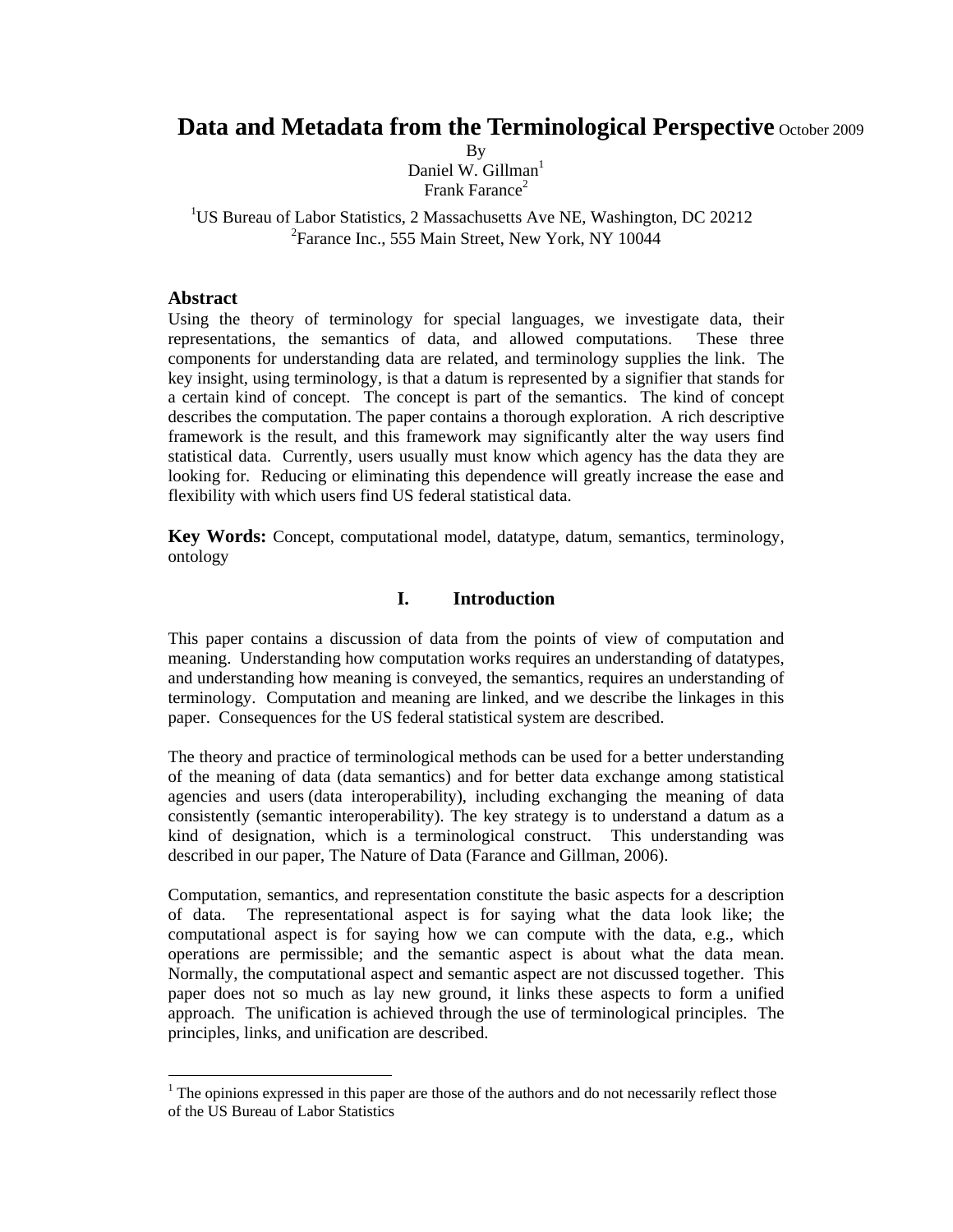There are potentially significant consequences for the US federal statistical system for this approach. With so many different agencies that produce statistics, users looking for data to answer questions don't always know where to turn. Users don't know and shouldn't need to know which agency has what data. In fact, the users probably haven't even heard of many of them. However, what users want is to be able to find data based on what the data mean, what they can do with it, and what questions they might be able to answer. They want to find data without having to know which agency to get them from, and they want to be able to combine data sets from different sources in order to answer questions the agencies' data don't directly address.

To address these problems, a very sophisticated framework for the semantics and computations for data is needed. The framework addressed here is an attempt to fill this. Typical metadata systems with controlled vocabularies and free text descriptions are not detailed enough. They don't handle concepts well, and concepts underlie much of statistical surveys. They provide the necessary link between what questions are in a user's head and the data that are available to answer them. It is through this linkage that users may achieve these greater aims. Concepts are described through terminological principles, and so this paper is based on those ideas.

### **II. Background**

In terminology, a designation is the association of a concept with a signifier. Signifiers are representational; for instance, they are the strings of alphanumeric characters and other graphs on this page. Designations may be terms, appellations, or symbols. A term, which is a linguistic expression, such as planet, designates a concept that refers to more than one object. An appellation or name, which is also a linguistic expression, such as Neptune, designates a concept that refers to exactly one object. A symbol is any other kind of designation (ISO, 1999). A datum is differentiated from a designation, because a datum is a designation whose concept has a notion of equality defined.

Equality is an essential feature of data, which all data share, for it is necessary to being able to compute with them. Computation may be performed with pencil and paper, an abacus, a slide rule, a calculator, or a computer, but all kinds require copying data from and to memory or storage. Copying data is a basic function of all data processing, and it is basic to the data collected and used in statistical surveys. For example, in survey processing, data are copied from a response form into the computer during key from image; data are transformed and copied back and forth from memory and a database during post-collection processing; and data are copied from the statistical agency server to a user's computer during data dissemination. When a copy is made, we verify it, in theory, by examining it for equality with the original. In practice, this step is sometimes skipped because we know the copying process can be trusted. In fact, the very claim of saying one has a copy implies some kind equality with an original. The ability to determine equality is basic, it enables copying, and copying is required for complex computations and processing, such as in statistics.

It is possible to define equality for some concepts, though we leave alone the question of whether there are concepts for which it cannot. How equality is determined, however, often differs from one concept to another. We use the term value for those concepts that have a notion of equality defined (Farance and Gillman, 2006).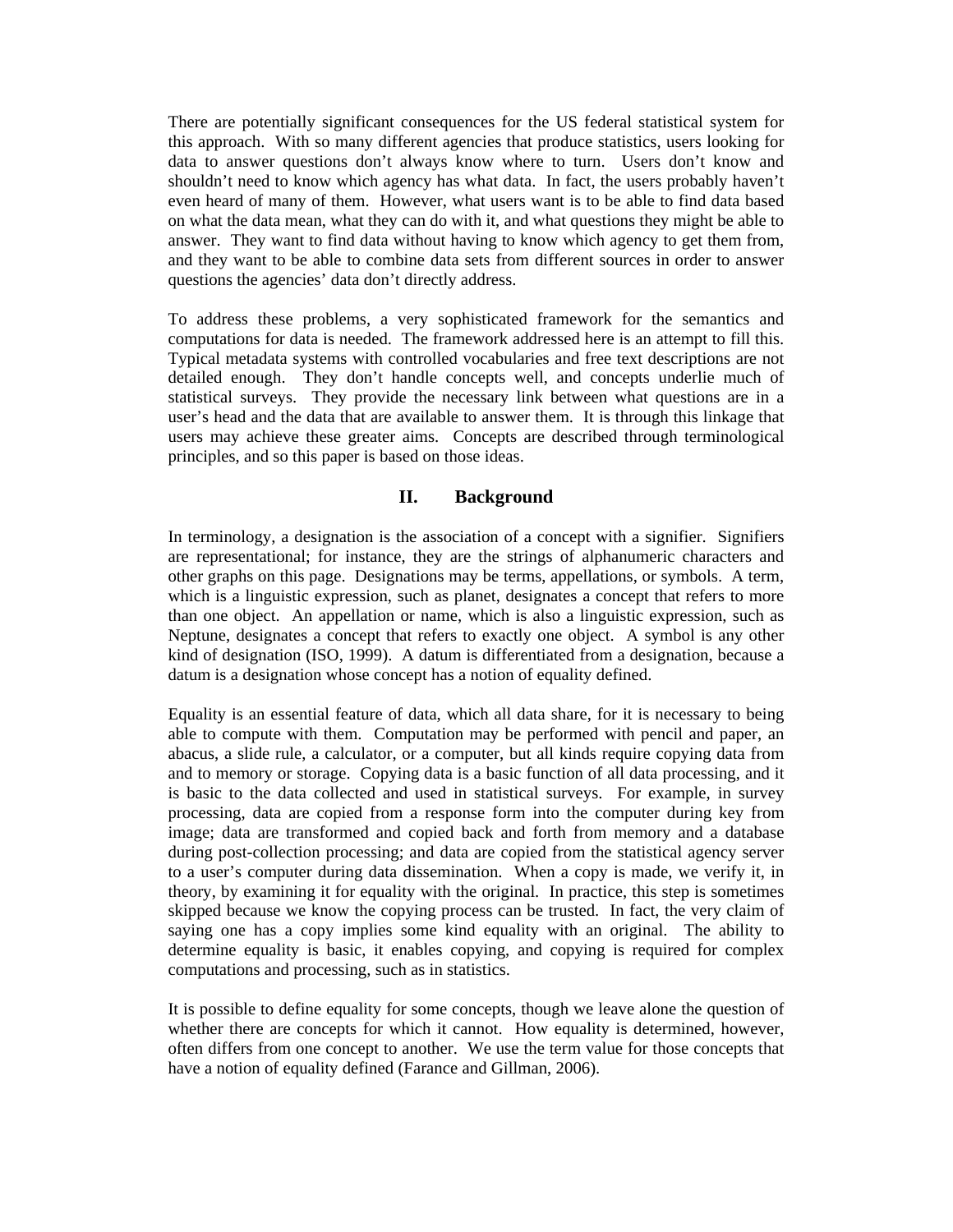Statisticians also use the word value, and for them it refers to the quantities and categories that statistical data represent. All values from the point of view of statisticians are values from our point of view, because quantities and categories are concepts (as opposed to numerals and codes, which are designations). Notions of equality must have been defined since statistical data are data.

Additionally, values have a notion of repeatability about them. The extension of a concept is the set of all the objects that correspond to that concept, and we always want to be able to determine exactly whether an object is in the extension of a value or not. This reliability is required for accurate classification and is a major determiner of the possibility of measurement error. It turns out, this reliability is impossible to guarantee for any concept (Lakoff, 2002), thus measurement error is inherent to data. However, values exist under the assumption of this repeatability; even though it is impossible to achieve, but with good definitions we can maximize the effect. An example of the reliability problem is with a gender classification. The assumption is that everyone is either male or female, and for most people that is the case; however chromosomal abnormalities and gender identity problems make the distinction very difficult of not impossible to determine sometimes. Other factors, such as masking for disclosure avoidance, can contribute to misclassification, also, but typically they arise as part of the statistical process and are not terminological in nature.

As stated above, the notion of equality defined for one concept may not be the same as that for another. For example, the numeral '17' designates the idea of seventeen, the concept corresponding to instances of measures of 17. It is a quantity and a number; and it has the usual equality notion associated with numbers. On the other hand, the letter 'M' might designate the idea of being married, a concept corresponding to instances of a non-dissolved marriage. The equality notion here is a little more complex, but it certainly is not the same as for seventeen. We will explore an equality notion for being married later in the paper. The main point is that the notion of equality associated with two concepts may not be the same.

Some values have the same or very similar notions of equality among them, though. For instance, integers have the same notion of equality associated with each one. Sets of such values and their associated signifiers are called value spaces. A value space is one of the three constituents of a datatype, along with a set of assertions and a set of characterizing operations (see section IV) (ISO, 2007a). The kinds of statistical data – nominal, ordinal, interval, and ratio – are sets of datatypes in this sense. The explicit value space is not yet given in each case.

An assertion on a set of values is similar to an axiom. For datatypes, there are five basic kinds of assertions:

- Equality all datatypes have an assertion about equality, and a notion of equality is defined
- Numeric some datatypes are based on numeric values, and others not, and this corresponds to the distinction between qualitative and quantitative data in statistics
- Ordering some sets of values are ordered, such as the integers, and some are not, such as marital status codes
- Exact versus approximate some values can be fully expressed in a computer, such as codes in a code list, but others cannot, such as irrational numbers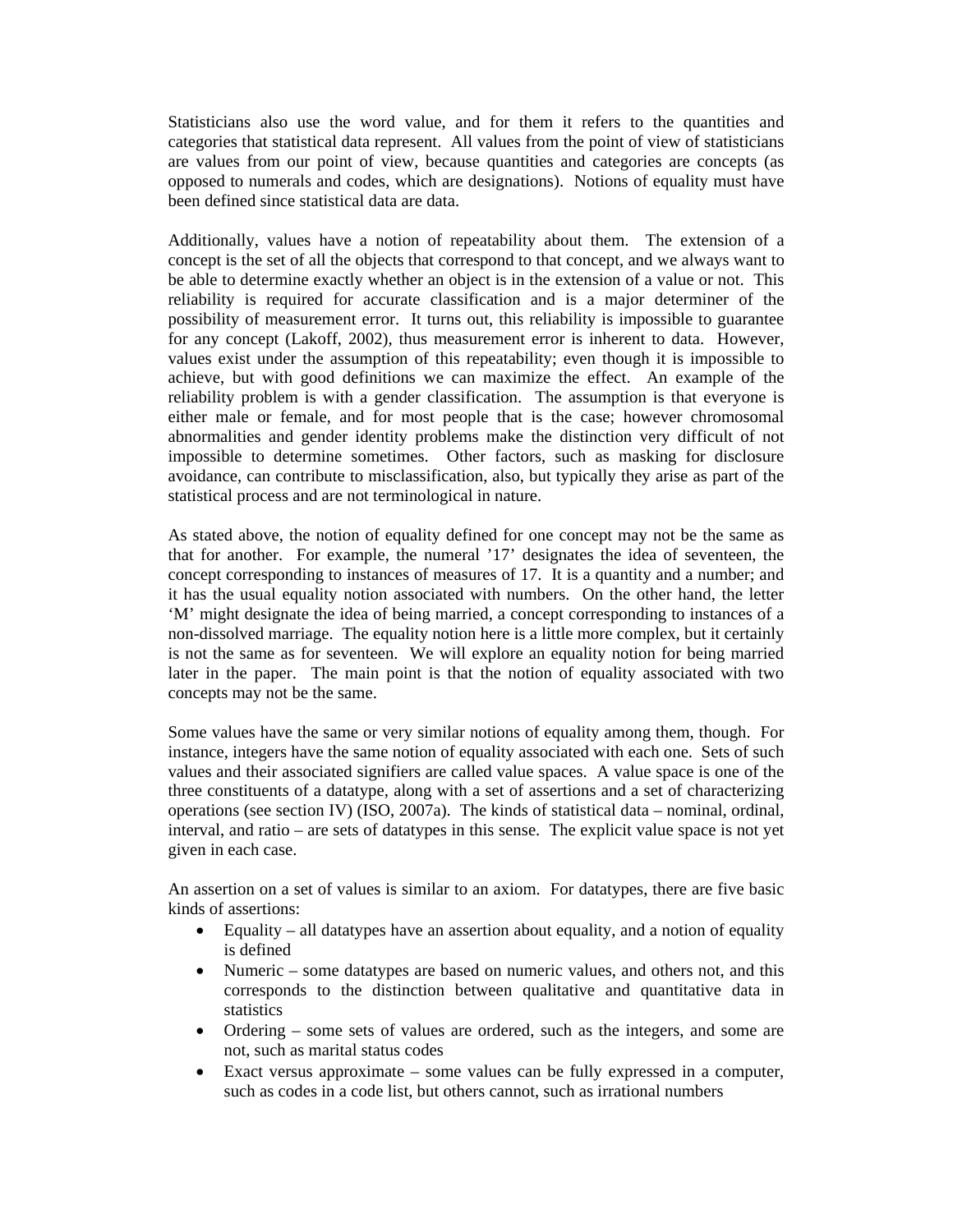• Boundedness – some sets of values have a bound, such as the natural numbers have a least element, zero, and others sets may have an upper bound, or both; and boundedness refers to an ordering

Assertions are what define datatypes. They are statements that are true about the elements of the value space.

Characterizing operations are the implementations of those assertions that define a datatype. Therefore, because equality is the assertion common to all datatypes, then a notion of equality, i.e., a means for determining equality, must be defined for each datum.

A value space contains a set of values and, therefore, a set of concepts, and a set of concepts structured according to the relations among them is a concept system. So, the set of values in a value space is a concept system, and a concept system with an associated computational model is an ontology. Since the sets of assertions and characterizing operations of a datatype constitute its computational model, i.e., they define and constrain the allowable computations on the values in the value space, then a datatype is an ontology. This will be explored further in the paper.

# **III. Equality for Values and Value Spaces**

A value is a concept with a notion of equality, and a set of values, all with the same notion of equality, and the associated signifiers is a value space. However, how we define equality for concepts may not be immediately clear. In this section, we propose a way to do this for categorical and quantitative data.

Let us start with quantitative data, which are based on numbers. For example, the value seventeen is a number and the concept corresponding to instances of counts of 17. In more mathematical language, this means instances of sets of cardinality 17. Cardinality is defined via set theory and the foundations of mathematics. In fact, the natural (counting) numbers, the integers, the rational numbers, the real numbers, and the complex numbers are each derived from the previous one from set theory, axioms of arithmetic, the notion of limits (from calculus), and roots of equations, in ascending order.

For any concept derived from others, the semantics of the derived concept is the combination of the semantics of the original concepts plus the semantics of the derivation process itself. For instance, real numbers are derived as the limit points of Cauchy sequences of rational numbers. So, one must understand rational numbers and what it means to be the limit point of a Cauchy sequence. Another simpler and more recognizable example of a derived concept is an unemployment rate. Here the base concepts are the labor force and the unemployed. The derivation is to calculate a ratio of these two measures.

Each number system starting from the theory of sets is derived from the others: sets, natural numbers, integers, rational numbers, real numbers, and complex numbers. Therefore, the semantics for a number in each set is determinable from the numbers in the previous (base) set and the derivation from those base numbers to the next set.

Thus, equality of numbers is determined by knowing that the semantics are the same among them, and the question only makes sense if the values being compared come from the same value space. It makes no sense to ask if numbers from different number systems (e.g., integer versus rational) are equal, since the semantics have to be different.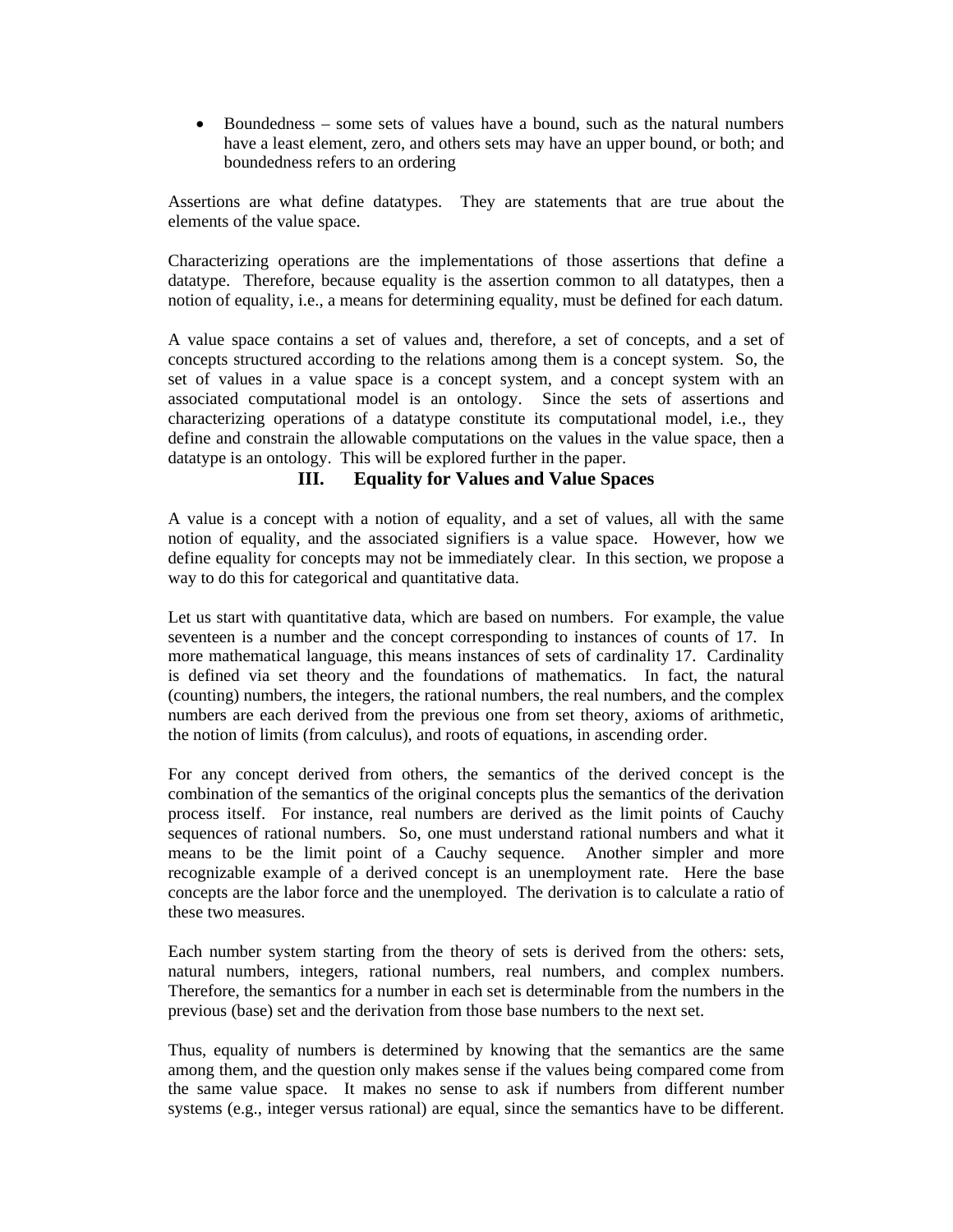An integer and a rational number cannot be the same since there is an extra derivation for each rational.

For instance, the rational number 17/1 is usually considered equal to the integer 17. And, of course, there are good reasons to say this. However, the numbers are not really the same since different operations exist for the rational number 17/1 than do for the integer 17. We will discuss this more in the next section.

For categorical data, the situation is similar to that for numbers, though it is a little more complex. Equality is still loosely defined in the same way. The semantics of equal values must be the same, and for any comparison to make sense the values must come from the same value space.

How are the semantics of the values defined or derived? We can't rely on the theory of mathematics to ground the semantics for categories the way we do for numbers. Categories, such as gender, occupational, or disease classifications, come from social and cultural conventions. Rather than being contained in mathematical texts, these concepts are defined by statistical agencies or other conventions through consensus. In fact, mathematics is advanced by a kind of consensus, too, through agreement on the correctness of proofs. However, there is much more formality associated with mathematical constructs than those associated with social or cultural conventions.

The semantics of social categories can be found in repositories, registries, or ontologies of concepts managed by statistical offices. The values used in categorical data must refer to these resources for their semantics. They are not as universally agreed upon as the concepts used by mathematicians. This makes finding the semantics for categories more difficult, but the problem of determining equality is conceptually the same as with numbers.

# **IV. Datatypes and Ontologies**

As discussed above, a datatype consists of a value space, a set of assertions, and a set of characterizing operations. A value space is a set of values and their associated signifiers. The assertions are the axioms defining which operations, the characterizing operations, are permitted on the values.

In statistics, the kinds of data  $-$  categorical and quantitative  $-$  are divided into nominal and ordinal for categorical data and interval and ratio for quantitative data. Nominal, ordinal, interval, and ratio are classes of datatypes, in the sense described above. They are classes of datatypes, rather than datatypes themselves, because the value space is not defined for each. In the following paragraphs, we describe the main assertions and characterizing operations for each class.

Nominal data are the simplest kind to describe as a datatype class. The assertions that define them are

- Equality
- Non-numeric
- Unordered
- Exact
- Unbounded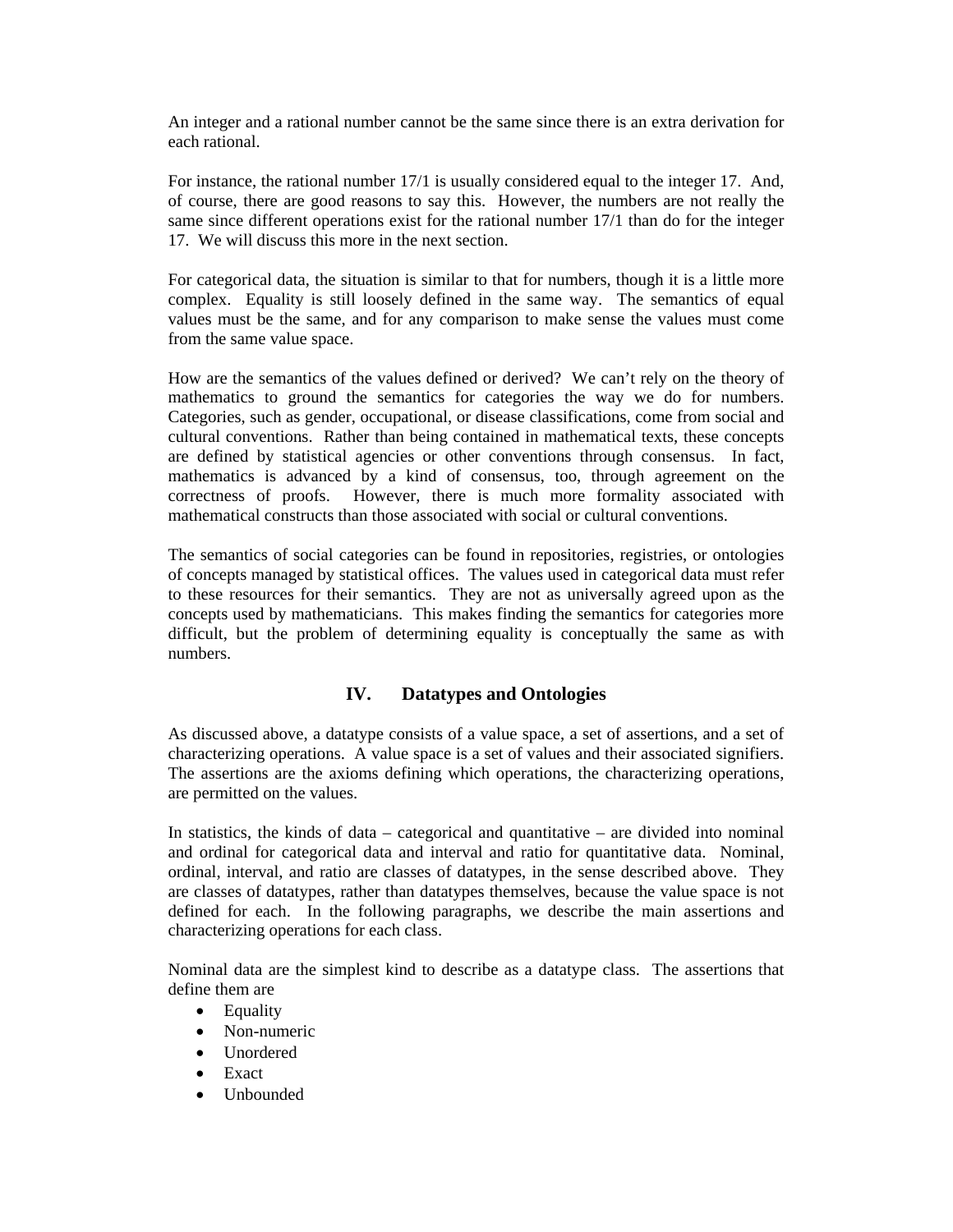Marital status codes are an example of nominal data. Note here, numerals may be used as codes, but their order derived from the numbers they usually designate is not allowed.

Ordinal data are like nominal data with the added assertion that they are ordered. By this is meant a linear order, not a partial ordering. The assertions are

- Equality
- Non-numeric
- Ordered
- Exact
- Bounded

The values are non-numeric, even though numerals are often used. If they are, usually the ordering of the numbers the numerals designate is chosen, but ordinal data are not numeric. Generally, there may be several possible orderings for a given value space, and the characterizing operation determines how the ordering is evaluated. A preference scale is an example of ordinal data.

Interval data are quantitative. The assertions are

- Equality
- Numeric
- Ordered
- May be exact or approximate
- May be bounded or not

The characterizing operations define much of the computation, by allowing addition and subtraction, but multiplication and division are not allowed. Temperature in the Fahrenheit or Celsius scale is an example of interval data. For instance, it does not make sense to say 40°C is twice the temperature of 20°C. However, it does make sense to say  $40^{\circ}$ C is 10° warmer than 30°C. The numbers  $\pi$  and e must always be approximate, and the number  $\frac{1}{8}$  is exactly represented in decimals: 0.125. So, the exactness assertion depends on the value space, and similarly for the boundedness assertion.

Ratio data are like interval data, they exhibit the same assertions, except they also allow multiplication and division. Because of this, the datatypes in this class are almost always approximate. An example of ratio data is temperature in Kelvin. It is an absolute scale, so multiplication and division may be applied. Now, it does make sense to say  $40^{\circ}$ K is twice the temperature of 20˚K (ISO, 2003).

It is well-known, but worth mentioning, that each kind of statistical data has certain statistics that are derivable. Some operations are not allowed, therefore some statistics cannot be produced for some kinds of data. For instance, it does not make any sense to take an average over nominal data, even if numerals are used as the codes for the categories.

Now, we briefly discuss ontologies. The word has meaning in both philosophy and computer science, and here we take the computer science meaning. Ontologies have become much more popular over the last 15 years due to the advent of the Web and more recently the Semantic Web (Berners-Lee, Hendler, and Lassila, 2001). There are about as many definitions of the term as there are researchers in the field. However, we feel that after discussing the concept with said researchers, reading the literature, and observing what ontologies provide in practice, they can be characterized as a concept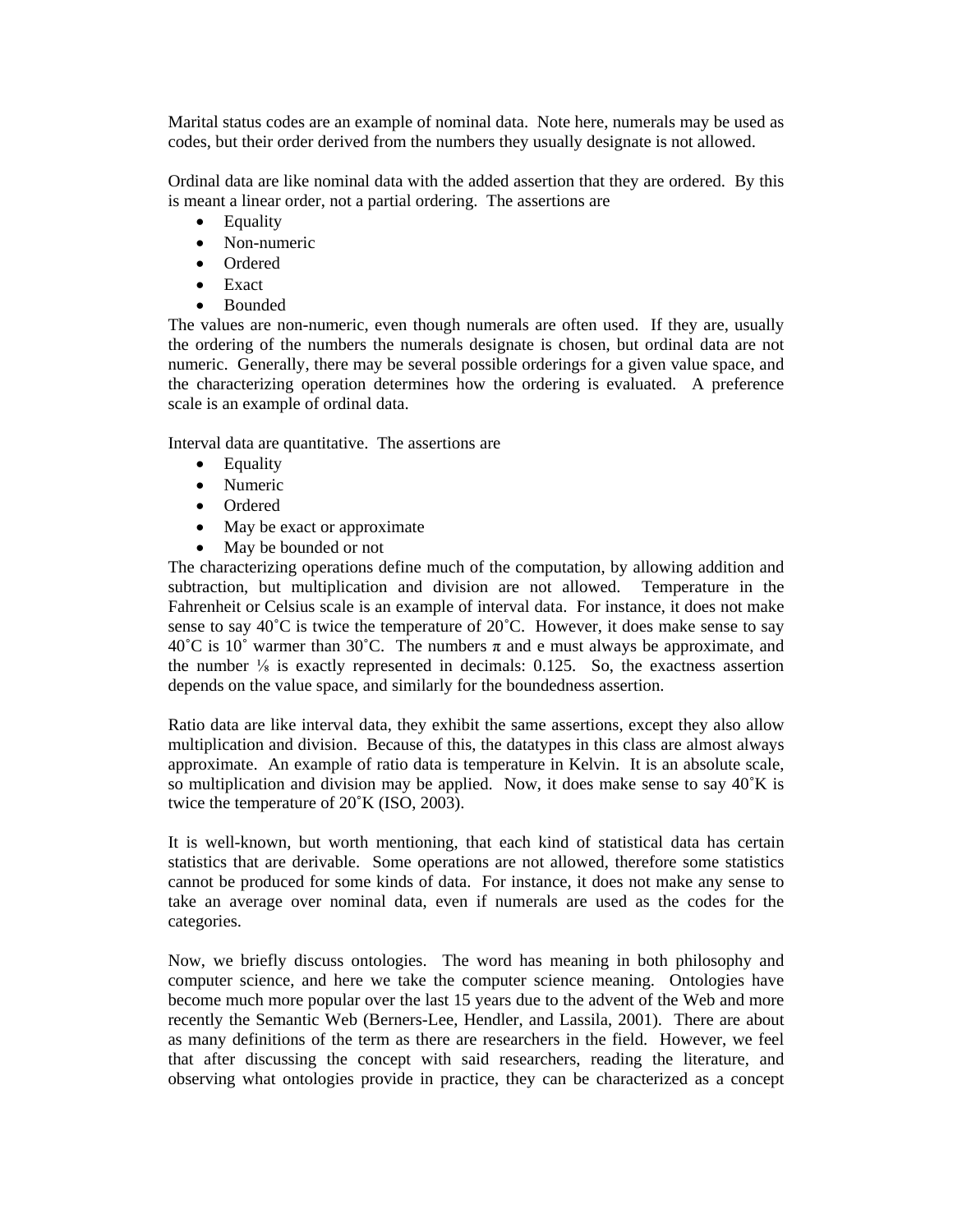system with a computational model defined. This relatively simple definition has some interesting consequences.

As stated before, a computational model for a system consists of a set of assertions, i.e., what the system is allowed to do, and a set of characterizing operations, i.e., how those assertions are calculated. Of course, as discussed before, a datatype, and even a datatype class as defined above, contains a computational model. Therefore, a datatype is an ontology.

Why are ontologies important? Ontologies and the field of formal knowledge representation (Sowa, 2000), e.g., RDF, OWL, and Common Logic (ISO, 2007c), are among the first attempts at a general approach to a formal description of an information system. These formal approaches use first order logic and some variants to try to achieve automated reasoning systems. Statistical metadata systems may be able to take advantage of this new approach. They are designed to describe statistical information systems, e.g., the set of statistical surveys covering labor force in a particular country; and statistics is a fairly well-developed mathematical (thus, formal) framework for designing, manipulating, and analyzing socio-economic data. Thus, the ability to achieve a much more formal and comprehensive approach to metadata is possible. This will be explored further in the next section.

### **V. Discussion**

Up to this point, we have described the following points:

- A datum is a designation of a value
- A value is a concept with a notion of equality
- The proposed notion of equality is a natural appeal to an agreed understanding of values, either quantitative or categorical
- The semantics for a derived concept are due to the semantics of the base concepts and the semantics for any derivations used
- A value space is a set of values
- A datatype is a value space, assertions, and characterizing operations
- Statistical data kinds are classes of datatypes
- A datatype is an ontology
- An ontology is a formal means for organizing data and descriptions

Now, statistics are generated through the application of some function on a set of predetermined values. The semantics of the statistic, the result, come from the predetermined values and the semantics of the function itself. An average is the result not only of the averaging function, but also the semantics of the values used in the calculations. So, from the formulas for the statistics and the datatypes that link allowed statistics to each kind of statistical data, we can achieve a formal computational system.

Values are concepts, and they have another interpretation. Values are the properties of a characteristic of a concept, where the concept is really just a population or universe in the normal statistical survey sense. Note, when we use the word characteristic, we do not mean a statistic based on an aggregate. We mean a variable, such as income, applied to each object from the population (Froeschl et al, 2003).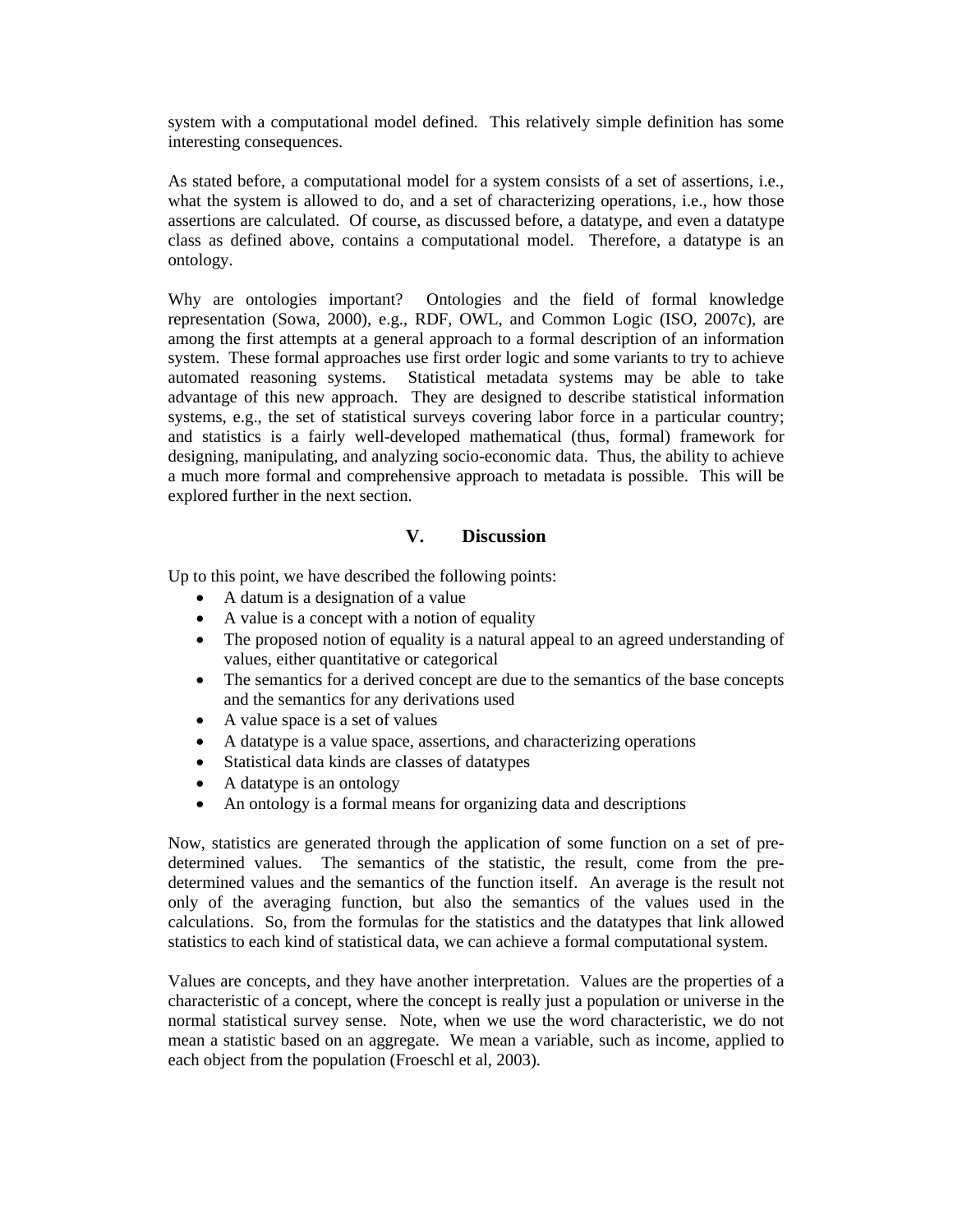Properties in the terminological sense are determinants, i.e., determined about each object in the extension of a concept. For instance, the specific marital status of a person (single, married, etc) is a determinant. The determinant is a value assigned to a determinable, the characteristic (e.g., marital status) associated with the concept the objects are in the extension for.

We now have the following terminological ideas associated with statistical variables:

- Values are properties of characteristics of concepts
- The characteristics are variables on some population or universe
- The population or universe is the concept whose characteristics are variables
- Properties and characteristics are roles for concepts

This means we can formalize the classifications, variables, and populations into a framework. Computationally, this framework allows one to produce, compare, and combine variables and their classifications automatically for any population and across data sets. It also allows a user to find data based on the meaning of the components of the variables. Thus, this framework is an ontology that formalizes the populations and variables under study.

This produces a link, through the values, between the ontology for computations and the ontology for variables. Together, they produce an ontology for statistical surveys. This represents the potential for a significant shift in the long-term strategy for the functionality of statistical metadata systems. Many authors have discussed these ideas in the past, so this is not new.

There are some significant possibilities here, however, for enhancing the US federal statistical system. There are 14 main statistical agencies in the US and about 60 other agencies with a statistical unit. Each produces its own data under a mandate from the US Congress and the executive branch department the agency falls under. Each disseminates data in its own way from an agency web site, however these web sites are very advanced, using much of the latest technology. Many have data dissemination systems tailored to the specific kinds of data each agency produces, such as the American Fact Finder and Data Web at the US Census Bureau and the One and Multi-Screen Data Search systems at the US Bureau of Labor Statistics. From the site pages themselves, users can select data in several formats, and many kinds of data sets, documentation, and classifications are available.

But, users need to know what web site to go to in advance. Users often don't know and shouldn't need to know which agency has what data. Search engines, such as  $Google^{TM}$ , help, but they find data such as the current Consumer Price Index or specific classifications such as the Standard Occupational Classification. It is much harder for them to distinguish differences between estimates of total employment. "Why" or "how" questions are particularly difficult unless a specific document was written and placed on the web site. What users want is to be able to find data based on what the data mean, what time period it represents, and what area it covers. How they can compute with it, and what questions they might be able to answer are deeper but just as important.

A few statistical agencies (e.g., ISTAT in Italy) and some other organizations (e.g., US National Cancer Institute and Mayo Clinic) are beginning to use more formalized frameworks for building smarter systems. Though the reasons for building these systems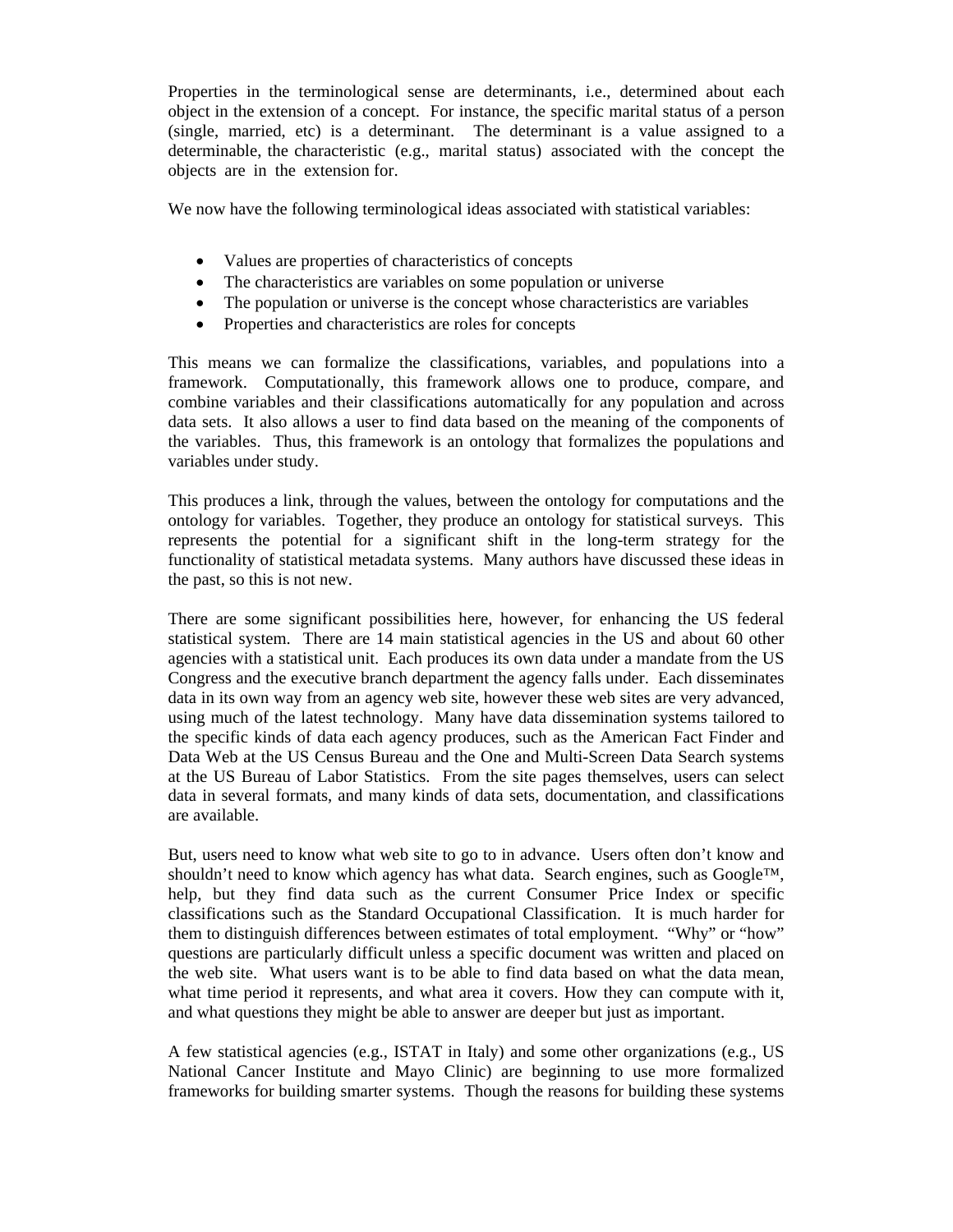are different, the efforts are aimed at providing users with more flexibility, and traditional techniques have proved not up to the task.

Unfortunately, the questions the users of statistical data are trying to answer often don't fit neatly into the boxes the agencies have carved out, That is, the data required to answer many questions reside at multiple agency web sites. Currently, there are no standards in place for how an agency should or does disseminate its data and metadata. The agency web sites are not organized in similar ways. Data are presented in several formats, but not every format is available for a particular data set. Worse, metadata for describing the data are mostly not present with the data. Usually, if they are available at all, there are hard to find or search with.

In order for a user to be successful on the web, much of what we have described here must be in place. For a person or a computer to be able to discern more than just basic differences between data sets, a much more sophisticated search and retrieval system must be available. Such a system should be based on the ideas presented here. For there are several advantages to the approach:

- Data may be found without the user needing to know which agency produced it
- Deeper understanding of the data is available on line
- Ability to discern small differences between similar concepts
- Ability to know what kinds of statistics are derivable from each variable
- Ability to answer questions by combining data sets that data from a single agency can't address
- Enhanced ability to harmonize data sets

The road to building such a system within each agency is long. The approach of providing data along the same lines as the business is structured internally may be simple and easy, but it probably doesn't help the users much. So, the steps are to build a unified system for each agency, thus breaking the adherence to stove pipes to build a unified system for all the federal statistical agencies, thus providing the user of US federal statistics one view to the data.

# **VI. Conclusion**

This paper contains the outline of a framework for understanding the semantics and computational model for data. The paper shows how the two aspects are linked and how a full description of data is possible from the combination. It concludes with a description of how this framework could be used to provide a single view of US federal statistics. However, the paper does not go into the details for how to implement the framework.

Building a system based on the framework described in the paper will take time and a shared effort. Each agency needs to build its part of the system itself, since it knows its data best. On the other hand, each local system must integrate with all the others. Therefore, the lack of a strong effort to standardize the approach in each agency will result in failure. The paper represents a next step for that standardization effort.

Success will have to be measured incrementally. Many technological choices must be made; some design choices will be difficult to implement; not every program area in each agency will be as enthusiastic a supporter of the effort, especially in the beginning; the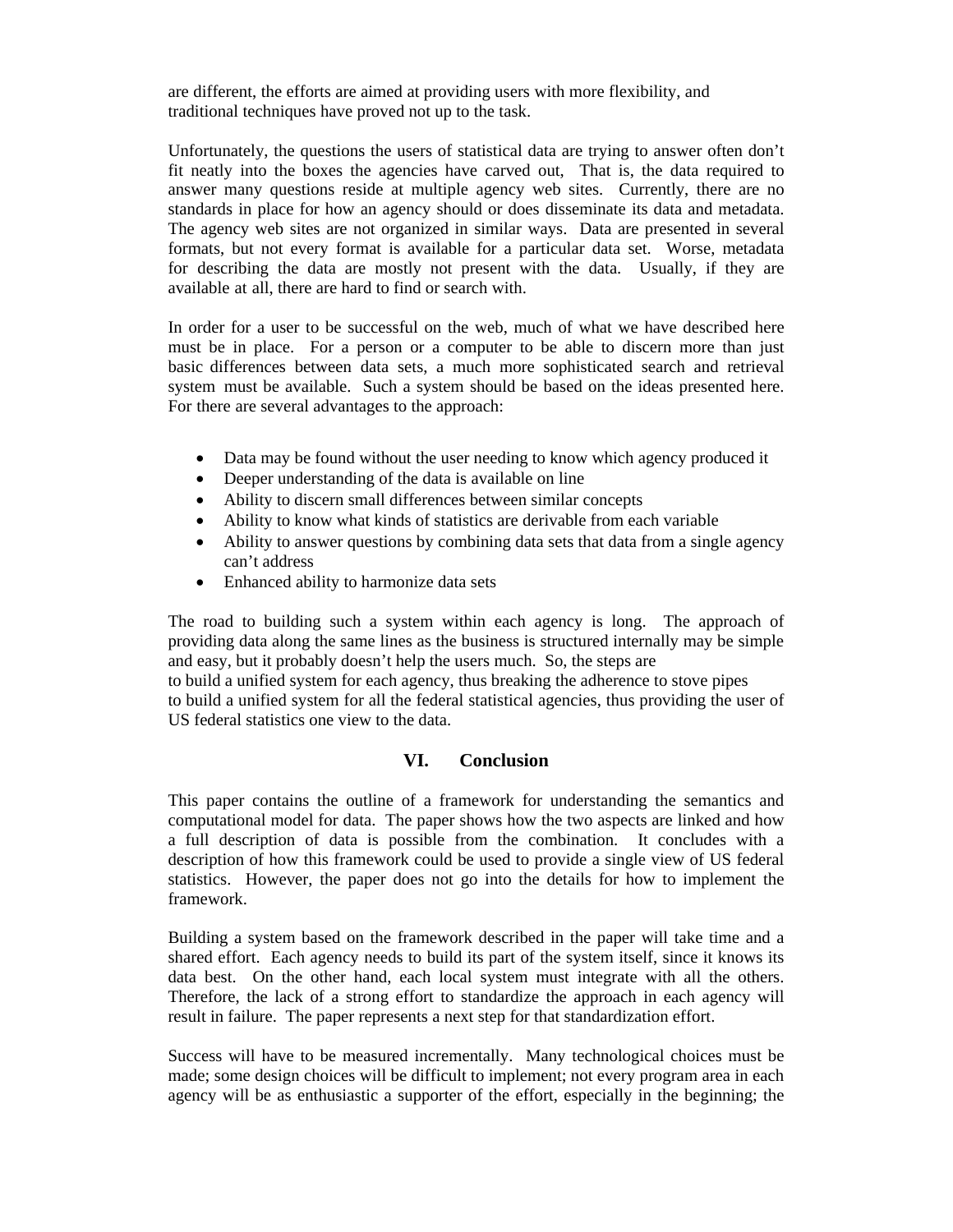ultimate goal will take a long time to achieve, and management must be on board with the approach from early in its development.

There is also an avenue for further research. The assertions for datatypes are given as choices among five categories. What does the computational model for the semantic side look like? In the paper, we listed several kinds of computations that are necessary, however the details were not given. Is it possible to find assertion types for the semantics as well as the computations? If the answer is yes, then it will be possible to characterize a system for implementing the framework. This in turn easily leads to the necessary standards described just above.

#### **VII. References**

Berners-Lee, T., Hendler, J., and Lassila, O. (2001) The Semantic Web. *Scientific American*. May, 2001

CEN (1995). Medical Informatics - *Categorical Structures of Systems of Concepts. Draft*. Brussels: European Committee for Standardization

Farance, F. and Gillman, D. (2006). The Nature of Data. Working Paper #12 in *Proceedings of the UNECE Workshop on Statistical Metadata*, Geneva, Switzerland

Farance, F. and Gillman, D. (2008). Further Developments in the Terminological Principles for Data. Working Paper #12 in *Proceedings of the UNECE Workshop on Statistical Metadata*, Geneva, Switzerland

Froeschl, K., Grossmann, W., & Del Vecchio, V. (2003). The Concept of Statistical Metadata. Deliverable #5 for *MetaNet Project*. Retrieved July 2004 from [http://www.epros.ed.ac.uk/metanet/deliverables/D5/IST-1999-29093\\_D5.doc](http://www.epros.ed.ac.uk/metanet/deliverables/D5/IST-1999-29093_D5.doc).

Gillman, D. (2006) Theory and Management of Data Semantics. In D. Schwartz (ed.) *Encyclopædia of Knowledge Management*. Hershey, PA, USA: Idea Group.

Gillman, D. and Johanis, P. (2006). Metadata Standards and Their Support of Data Management Needs. Working Paper #7 in *Proceedings of the UNECE Workshop on Statistical Metadata*. Geneva, Switzerland

ISO (1999). ISO 704: *Principles for terminology*. Geneva: International Organization for Standardization

ISO (2000). ISO 1087-1: *Terminology* – Part 1: *Vocabulary*. Geneva: International Organization for Standardization

ISO (2003). ISO/IEC 20943-3: *Procedures for achieving metadata registry content consisteny*: Part 3 – *Value domains*. Geneva: International Organization for Standardization

ISO (2005). ISO/IEC 11179: *Metadata registries*. Geneva: International Organization for Standardization